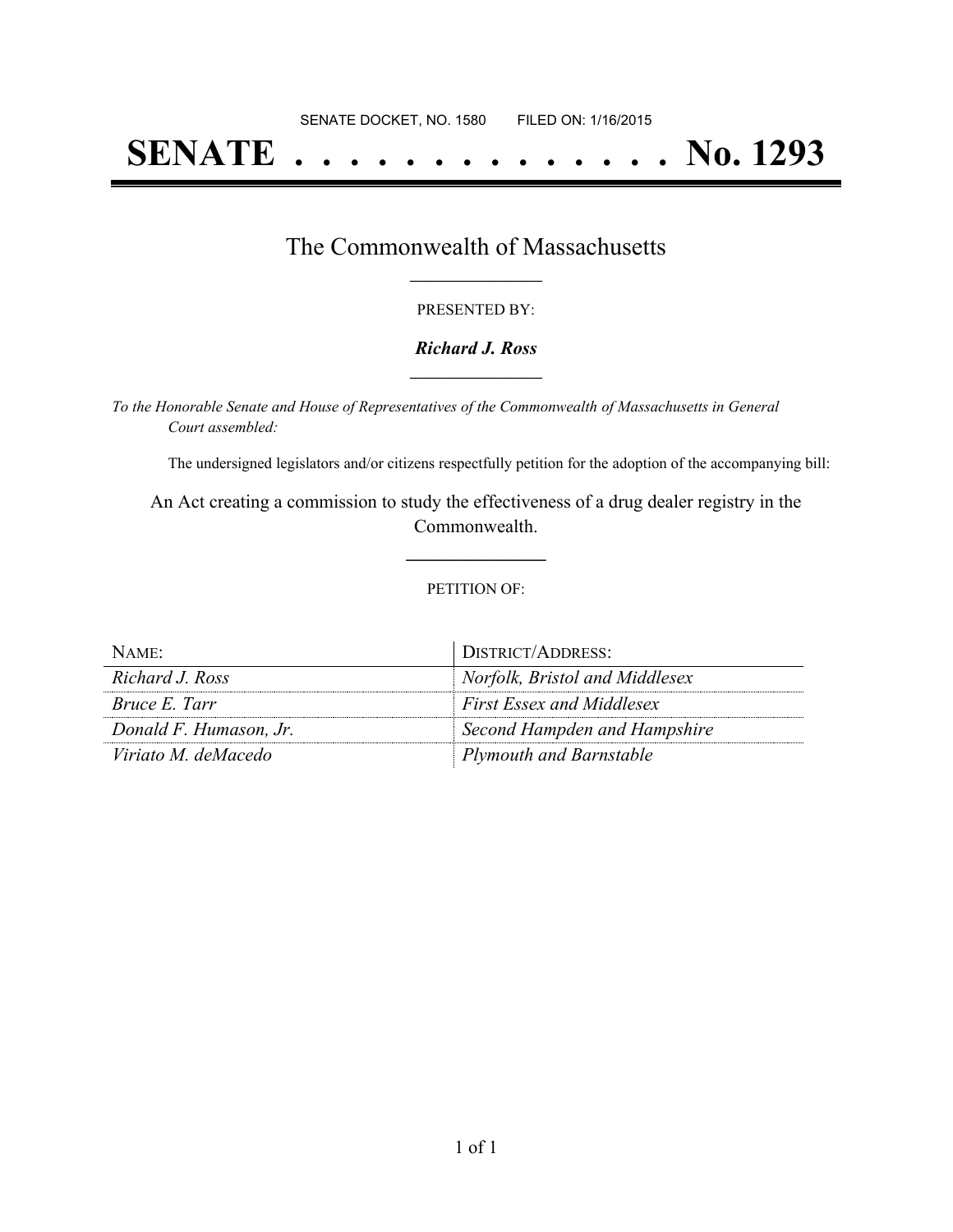#### SENATE DOCKET, NO. 1580 FILED ON: 1/16/2015

## **SENATE . . . . . . . . . . . . . . No. 1293**

By Mr. Ross, a petition (accompanied by bill, Senate, No. 1293) of Richard J. Ross and Viriato M. deMacedo for legislation to create a commission to study the effectiveness of a drug dealer registry in the Commonwealth. Public Safety and Homeland Security.

### [SIMILAR MATTER FILED IN PREVIOUS SESSION SEE SENATE, NO. *1166* OF 2013-2014.]

## The Commonwealth of Massachusetts

**In the One Hundred and Eighty-Ninth General Court (2015-2016) \_\_\_\_\_\_\_\_\_\_\_\_\_\_\_**

**\_\_\_\_\_\_\_\_\_\_\_\_\_\_\_**

An Act creating a commission to study the effectiveness of a drug dealer registry in the Commonwealth.

Be it enacted by the Senate and House of Representatives in General Court assembled, and by the authority *of the same, as follows:*

| $\mathbf{1}$ | SECTION 1. Notwithstanding any general or special law to the contrary, a commission                |
|--------------|----------------------------------------------------------------------------------------------------|
| 2            | shall be established to study the effectiveness of a statewide registry of known drug dealers. The |
| 3            | goal of the commission shall be to review current policies and methods of tracking convicted       |
| 4            | drug dealers, the role of drug dealers in other crimes, and to examine the potential impacts to    |
| 5            | public safety of a statewide registry. The commission shall make a full report to the legislature  |
| 6            | with recommendations for legislation to create a registry of drug dealers or improve the tracking  |
| 7            | of known drug dealers. The commission shall consist of The Secretary of Public Safety and          |
| 8            | Security, or his designee; the Commissioner of the Department of Public Safety, or his designee;   |
| 9            | the Superintendent of the State Police, or his designee; 3 members of the House of                 |
| 10           | Representatives that are chosen by the Speaker, 1 of which is a member of the minority party; 3    |